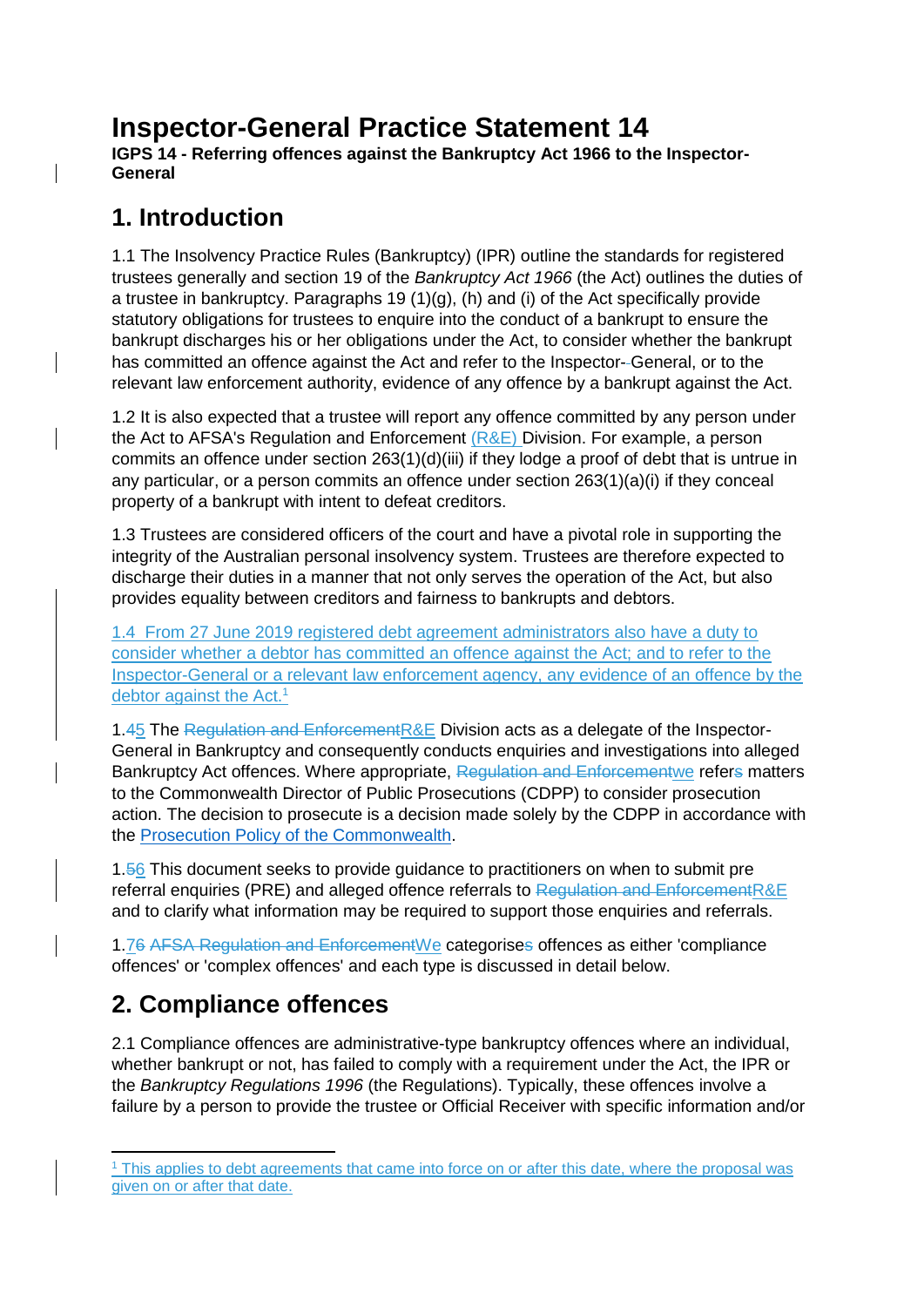documents and the matter can be dealt with, in the first instance, by way of a letter seeking voluntary compliance.

2.2 Compliance matters that are punishable by a term of imprisonment of six months or less (e.g. matters under sections 139U, 139ZO, 139ZIE, 139ZIEA and 80) have a 12-month statutory period of limitations (sSee section 15B of the *Crimes Act 1914* (Cth)). This means prosecution action must be commenced within 12 months of the commission of the offence or the matter cannot be actioned by way of a prosecution.

2.3 Due to this time constraint, these matters will not be accepted for investigation if the referral is received within four months of the expiry of the statutory period of limitations. The reason these matters cannot be accepted is that it is probable the statutory period of limitations will expire before prosecution action can be commenced.

2.4 If an offence date cannot be determined or the matter is within four months of the statute of limitation period expiring a trustee should make a written record (file note or similar) to document the decision identifying the potential offence and the reasons why the matter was not referred to Regulation and Enforcement.

#### **Evidence of knowledge of obligations**

2.5 To prove the majority of compliance related offences, Regulation and Enforcementwe needs to establish that a bankrupt (or person), intentionally or recklessly failed to comply with their obligations. If this cannot be proven to the requisite standard (beyond a reasonable doubt) then there will be insufficient evidence to substantiate the offence.

With regard to offences relevant to persons subject to Debt Agreements and offences against s269 this knowledge can usually be established by viewing the prescribed information signed by the debtor, the certification and any file notes or audio files held on the DAA's files detailing their discussions with the debtor about obligations/consequences (if available) all would assist as evidence of the debtors knowledge.

2.6. In the case of a bankrupt, this can usually be evidenced by the acknowledgment of the prescribed information in the Debtor's Petition (depending on the offence), an acknowledgment of the bankruptcy first day letter or confirmed receipt of a request for information. Proof of notification in these instances can be supported by the evidence outlined below:-

- an Australia Post delivery confirmation receipt signed by the intended recipient-
- an affidavit of personal service of documents-
- a contemporaneously-made case note detailing a conversation or meeting with the bankrupt or person during which:
	- $\circ$  their obligations are explained
	- o directions given
	- o documents served and/or
	- o the bankrupt or person confirms receipt of correspondence previously sent by mail or email.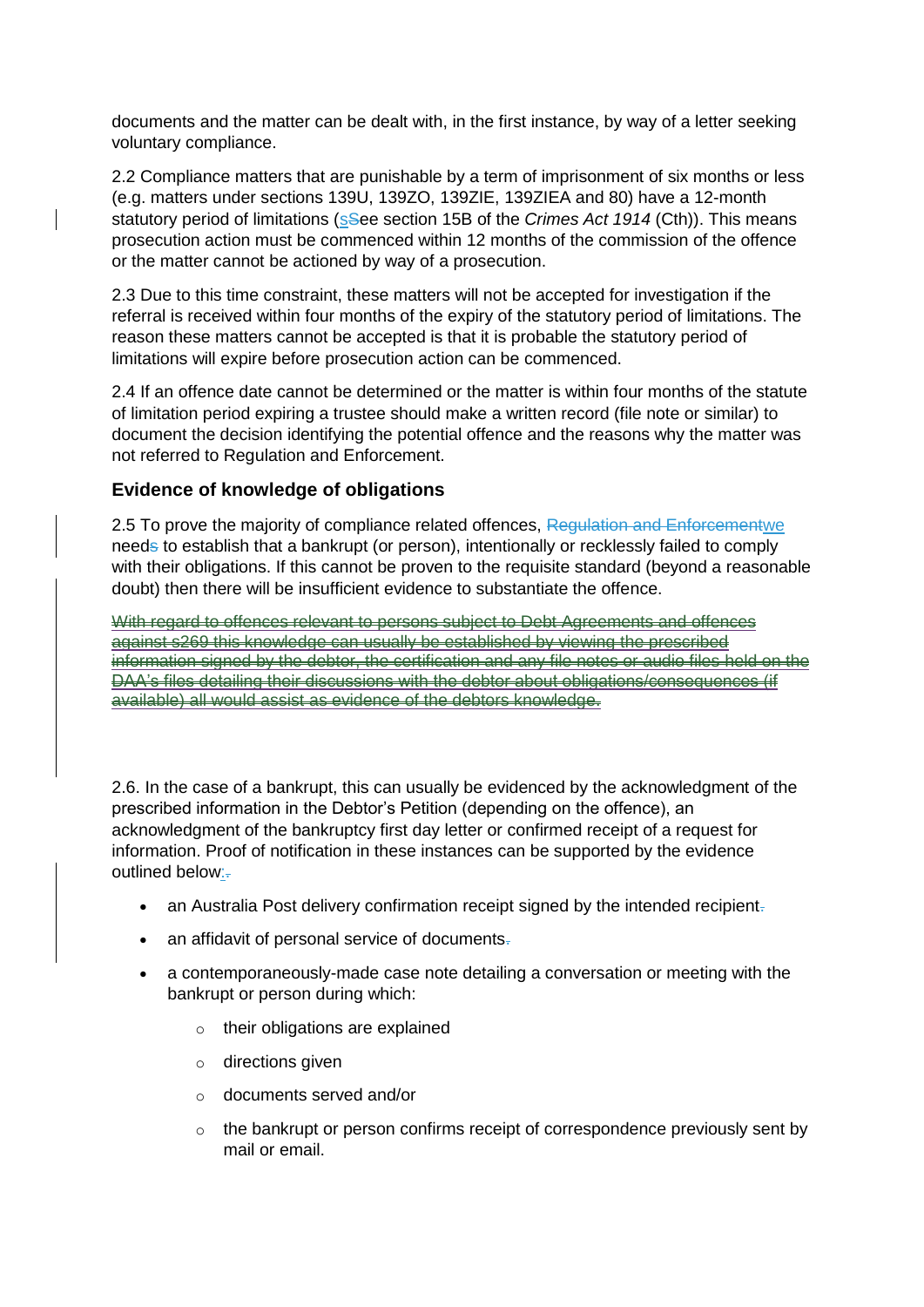2.7 With regard to offences relevant to persons subject to Debt Agreements and offences against section 269 of the Act, this knowledge can usually be established by viewing the prescribed information sheet signed by the debtor, the certification and any file notes or audio files held on the DAA's files detailing their discussions with the debtor about obligations/consequences (if available). aAll would form assist as evidence of the debtorsdebtors' knowledge of their obligations at the relevant point in time.

2.78 If this evidence is not available, a trustee or administrator should make a written record (file note or similar) to document the decision identifying the potential offence and the reasons why the matter was not referred to Regulation and EnforcementR&E.

2.89 Notwithstanding that Bankruptcy Regulation 16.01 allows for service of documents by other means, by itself this provision is insufficient for criminal prosecution standards.

#### **Statement of affairs**

2.910 Subsection 6A(2) of the Act states that:

*'A reference in a provision of this Act referred to in subsection (1) to a statement of affairs is a reference to a statement that:*

*(a) is in an approved form; and*

*(b) includes a statement identifying any creditor who is a related entity of the debtor or bankrupt; and*

*(c) contains a declaration that, so far as the debtor or bankrupt is aware, the particulars set out in the statement are correct.'*

2.101 In *[Wangman v The Official Receiver \[2006\] FCA 202](http://www.austlii.edu.au/cgi-bin/sinodisp/au/cases/cth/FCA/2006/202.html)* the Federal Court also considered the extent to which a statement of affairs needed to be completed before it could be considered to be a valid statement of the debtor's affairs. In his judgment at first instance Jarrett FM stated that a statement of affairs form must carry sufficient information for it to be considered a statement of the debtor's affairs and to assist the trustee in the administration, otherwise it fails to comply with the Act. His Honour dismissed the application and found, inter alia, section 306(1) [Bankruptcy Act](http://www.austlii.edu.au/au/legis/cth/consol_act/ba1966142/) was of no assistance to the appellant, for the reason that the defects in his Statement of Affairs were so significant that the document could not be said to be a statement of affairs at all. On appeal, Collier J endorsed this finding and noted that "[o]bviously, it would not satisfy  $s$  54(1) for a bankrupt to seek to file a blank statement of affairs in the form approved by the Inspector-General without including the personal information required by the form, because then the form would not be a statement of the bankrupt's personal affairs as required by the section." Further elaboration provided on appeal, citing *Nilant v Macchia* [\[2000\] FCA 1528,](http://www8.austlii.edu.au/cgi-bin/viewdoc/au/cases/cth/FCA/2000/1528.html) was that "the lack of information inserted by the appellant into the 1998 Statement of Affairs meant that the document was not a valid statement of affairs within the meaning of [s 54\(1\) Bankruptcy Act.](http://www.austlii.edu.au/au/legis/cth/consol_act/ba1966142/s54.html) It was clearly not a statement of *the appellant's affairs*. This is not to say that *any* omission from a statement of affairs sought to be filed by a bankrupt would render the document so defective as to be invalid for the purposes of the section."

2.112 Due to the operation of subsection 6A(2) of the Act, subsection 54(1), and further supported by the line of authority cited in *Wangman v The Official Receiver*, the Official Receiver has a discretionary power to either accept or not to accept a statement of affairs as being a valid statement of the debtor's affairs.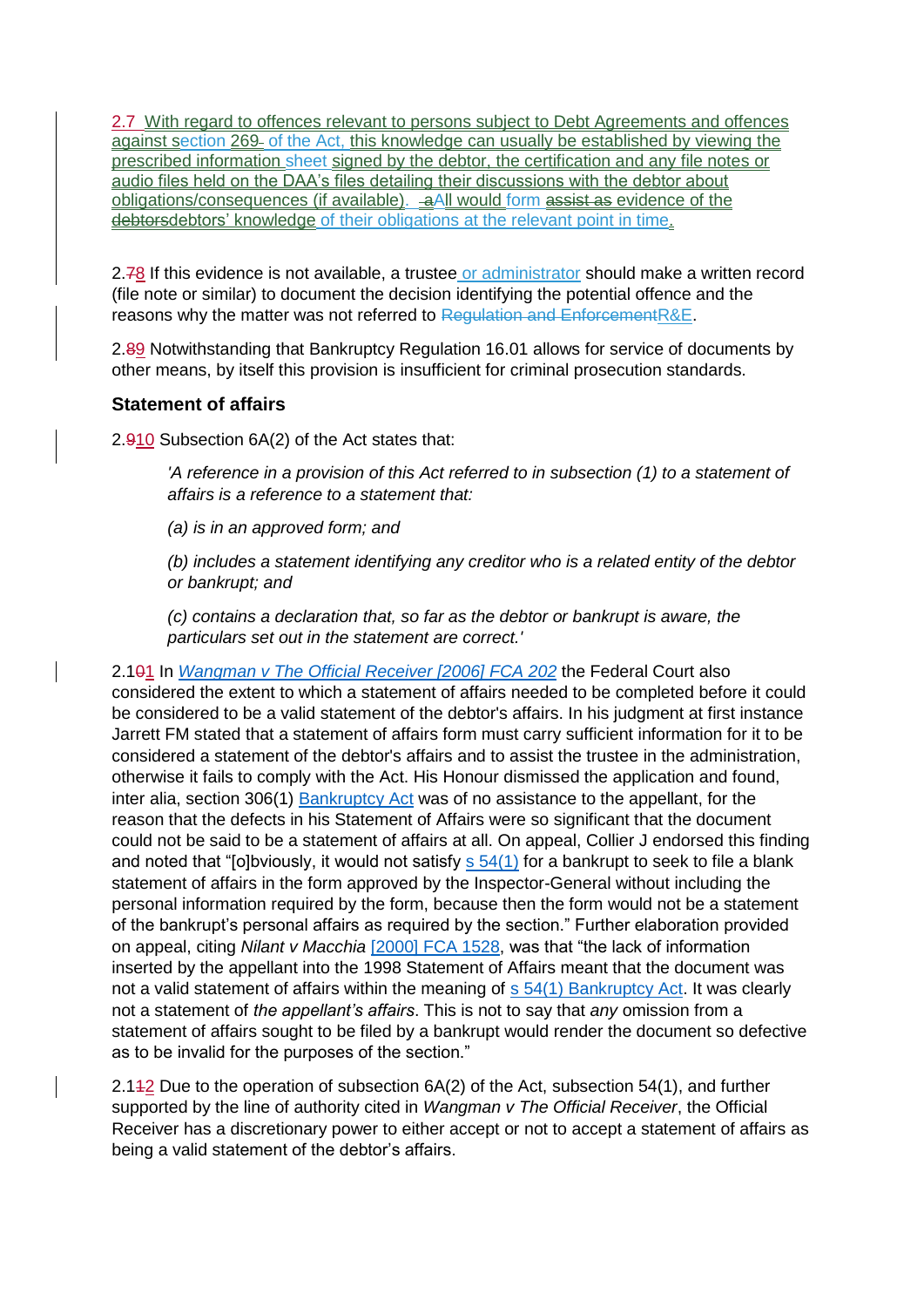2.123 Should a trustee receive a completed or partially completed statement of affairs from a bankrupt, that document (or an original copy of it) should be forwarded to the Official Receiver for consideration as to whether or not it has been properly completed. It is not appropriate for trustees to make a determination as to whether or not such a document is properly completed and therefore acceptable to the Official Receiver. To facilitate this process, statement of affairs forms may be faxed, delivered or posted to any AFSA Registry or emailed to [registry@afsa.gov.au.](mailto:registry@afsa.gov.au)

2.134 It is the Inspector-General's expectation that trustees will ensure any statement of affairs form they receive directly from the bankrupt or the bankrupt's proxy is forwarded to the Official Receiver as soon as practicable. This expectation is in line with the trustee's duty to take whatever action is practicable to try to ensure that the bankrupt discharges all of his or her duties under the Act (refer to paragraph  $19(1)(q)$ ). It is also important to ensure that the term of bankruptcy is not extended due to procedural inefficiencies. This gesture of client service will also serve to reduce the number of complaints made to the Regulator alleging that a practitioner allowed a statement of affairs to remain outstanding in order that the trustee might benefit in some way from a longer term of bankruptcy.

2.145 In instances where a trustee does not receive a statement of affairs form, the following criteria should be met before an allegation contrary to section 54 (failure to file a statement of affairs) is referred to Regulation and Enforcement:

- confirmation that the bankrupt has been advised of their bankruptcy status and their legal obligation to file a statement of affairs (see the proof of notification provisions in paragraph 2.4 of this Practice Statement)
- the proposed referral is within 12 months of the date the bankrupt was notified of their bankruptcy and the requirement to file a statement of affairs. However, matters in excess of 12 months will be considered where there are justifiable delays or hindrances in contacting the bankrupt.

2.156 At the conclusion of a prosecution for non-compliance with section 54 of the Act and where the bankrupt continues to fail to file their statement of affairs, Regulation and Enforcement will consider re-prosecuting the matter if the trustee requests in writing that Regulation and Enforcement continue their involvement.

2.167 Failure to refer matters to Regulation and Enforcement that meet the above standards may constitute a Regulation inspection error as a breach of a trustee's paragraph 19(1)(i) duty. If it is considered a breach has occurred, an inspection error will be recorded by Regulation and noted on the trustee's registration record.

#### **77CA notices**

2.178 When a statement of affairs has not been filed and the trustee has evidence that the bankrupt is aware of their bankruptcy and the obligation to file a statement of affairs, the trustee may apply for a 77CA notice. When the Official Receiver issues a 77CA notice there will be no expectation that the trustee will refer an allegation of non-compliance with section 54 of the Act to Regulation and Enforcement.

2.189 The provision of information to the Inspector-General in these circumstances will be deemed to comply with the trustee's obligations in accordance with paragraph 19(1)(i) of the Act in relation to referring a bankrupt for not filing their statement of affairs form.

#### **3. Complex offences**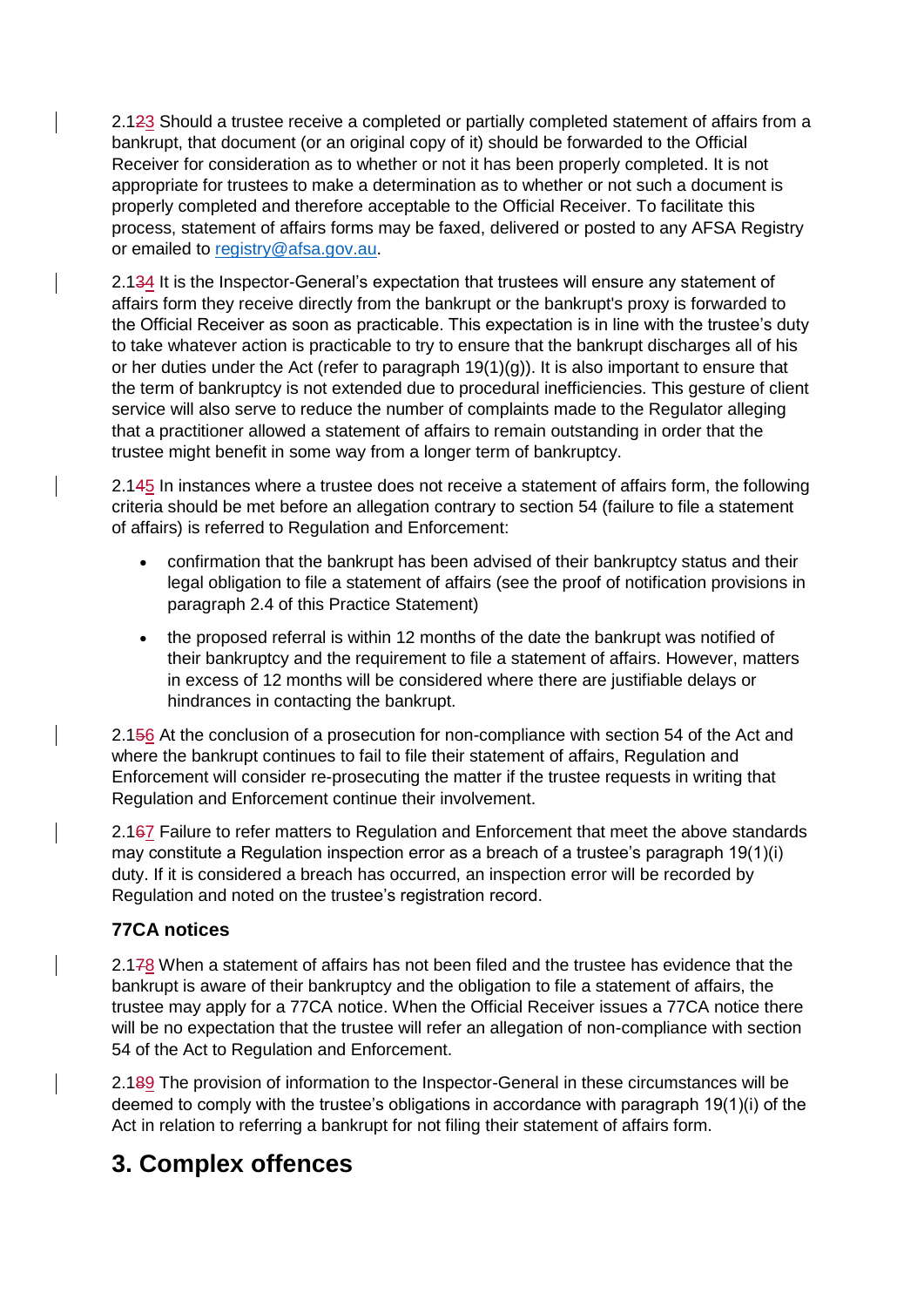3.1 Complex offences are those offences which do not fall within the definition of a compliance offence (administrative) and cannot be resolved by way of a compliance letter. Generally speaking, complex offences are those that involve fraud and/or financial loss. Typical offences within this category may include subsections 263(1), 265(4), 265(5), 265(8), 267(2) and 269(1), and sections 266, 271 and 272.

3.2 To prove the majority of post-bankruptcy complex offences Regulation and Enforcementwe need to establish that the bankrupt or debtor intentionally or recklessly failed to comply with their obligations (see section 2 for further information about evidence requirements).

3.3 Complex offences are to be referred to Regulation and EnforcementR&E for consideration by either a PRE or offence referral (depending on the circumstances).

#### **False declarations**

3.4 An offence under section 267(2) may be alleged if a statement of affairs or debt agreement proposal and explanatory statements, and debt agreement statement of affairs after statement of affairs from a bankrupt or a debtor includes incorrect or omitted information. Section 265(1)(f) can also apply to statement of affairs forms submitted for bankruptcies caused by sequestration orders and when information is omitted from a Statement of Income (or similar document). For these offences Regulation and Enforcementwe requires evidence to prove the person making the declaration or statement knew it was false.

3.5 For offences under section 265(1)(f) the omission needs to be material, so if a bankrupt or debtor has made an omission in a statement of income or statement of affairs, the omitted particular must be of significance, and not merely minor or inconsequential. It must be relevant to the purpose for which it ought to have been made.

#### **Scenario**

A bankrupt omits one non-significant creditor on a statement of affairs form. When questioned by the trustee, the bankrupt advised it was an oversight. There appears to be no motive and it has had no material impact on the estate.

To prove an offence of section 267(2) or section 265(1)(f), if relevant, evidence that the bankrupt was aware of the debt at the time the form was completed and that the omission was intentional is required. Considering the bankrupt's response and the circumstances, it would be difficult to prove the bankrupt's knowledge and recklessness associated with the conduct.

There is no requirement to refer the matter to R&E Regulation and Enforcement in this scenario. A trustee should make a written record (file note or similar) to document the decision identifying the potential offence and the reasons why the matter was not referred to Regulation and EnforcementR&E.

However, if information is available from the relevant creditor indicating that there had been recent contact with the bankrupt regarding the debt this may be sufficient to prove the knowledge and recklessness aspects of this offence.

3.6 If there is any doubt, scenarios such as the two one noted above could be resolved by a trustee through the use of a PRE (see advice regarding PREs in section 6 of this Practice Statement).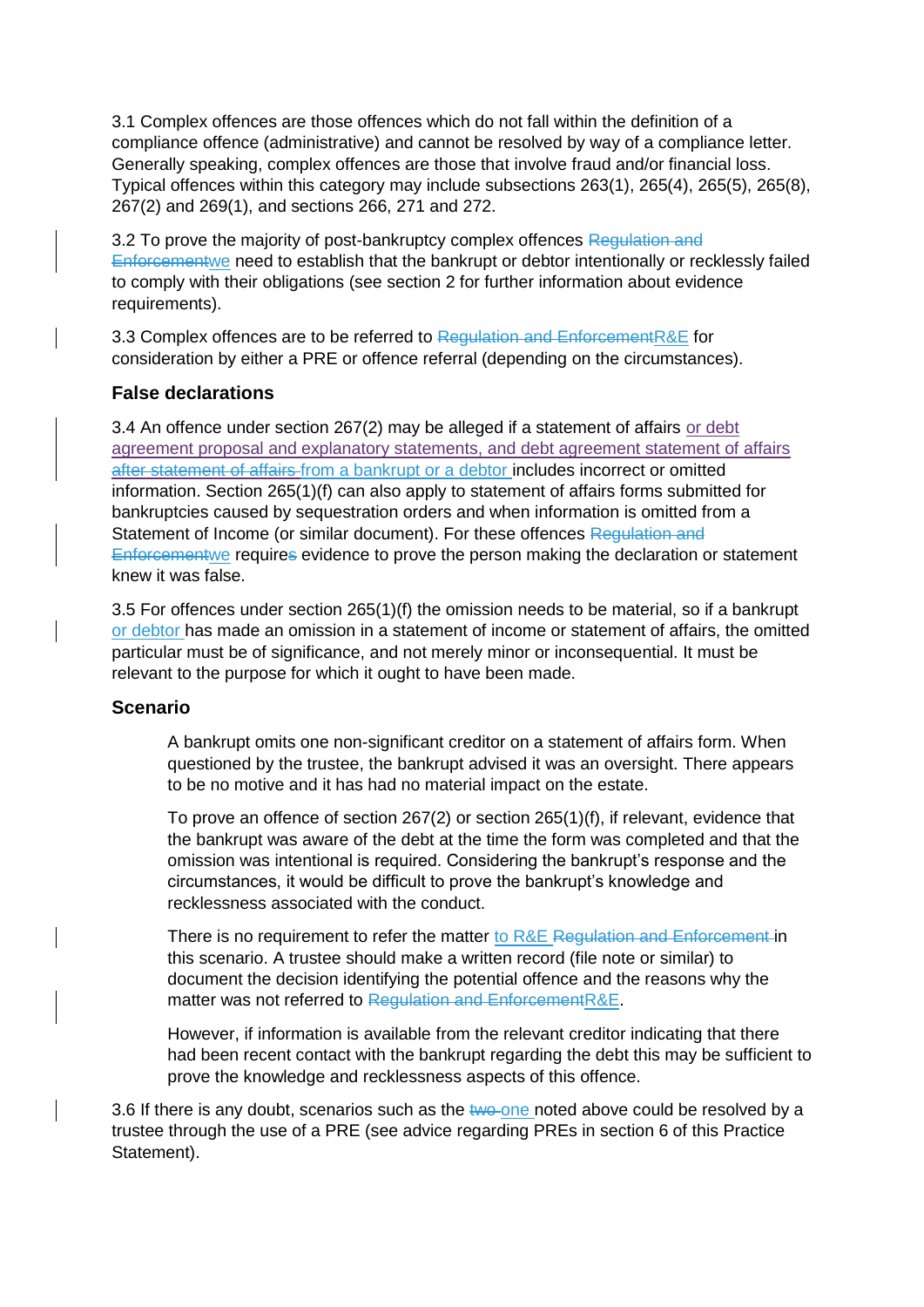### **4. Objections to discharge**

4.1 Where a trustee files an objection to discharge pursuant to section 149B of the Act and the grounds for the objection relate to conduct which could be characterised as a bankruptcy offence, the trustee, pursuant to section 19 of the Act, is also expected to consider referring the alleged conduct to Regulation and EnforcementR&E for consideration.

4.2 Failure to refer matters where there is sufficient information to indicate that an offence may have occurred may constitute an Regulation inspection error as a breach of a trustee's paragraph 19(1)(i) duty. If it is considered a breach has occurred, an inspection error will be recorded by Regulation and noted on the trustee's registration record.

## **5. Referral process**

5.1 The diagram below shows the referral process. Matters may be referred by either submitting a PRE or an alleged offence referral. Advice regarding the appropriate use of PREs and alleged offence referrals is contained in sections 6 and 7 of this Practice Statement.



#### [Referral process diagram](https://www.afsa.gov.au/files/referral-process-diagram)

### **6. Pre referral enquiries**

6.1 PREs aim to improve efficiency and save trustees practitioners time in cases where it is not clear whether an offence has occurred.

6.2 The PRE and offence referral process is not a two-step process. That is, a PRE does not always need to precede an offence referral, both are individual methods of referring matters to Regulation and EnforcementR&E as required under sections 19(1)(i) and 185LA(1) of the Act.

6.3 PREs should be used when a trustee practitioner considers that an offence against the Act may have occurred and it is unclear (or the trustee-practitioner is undecided) whether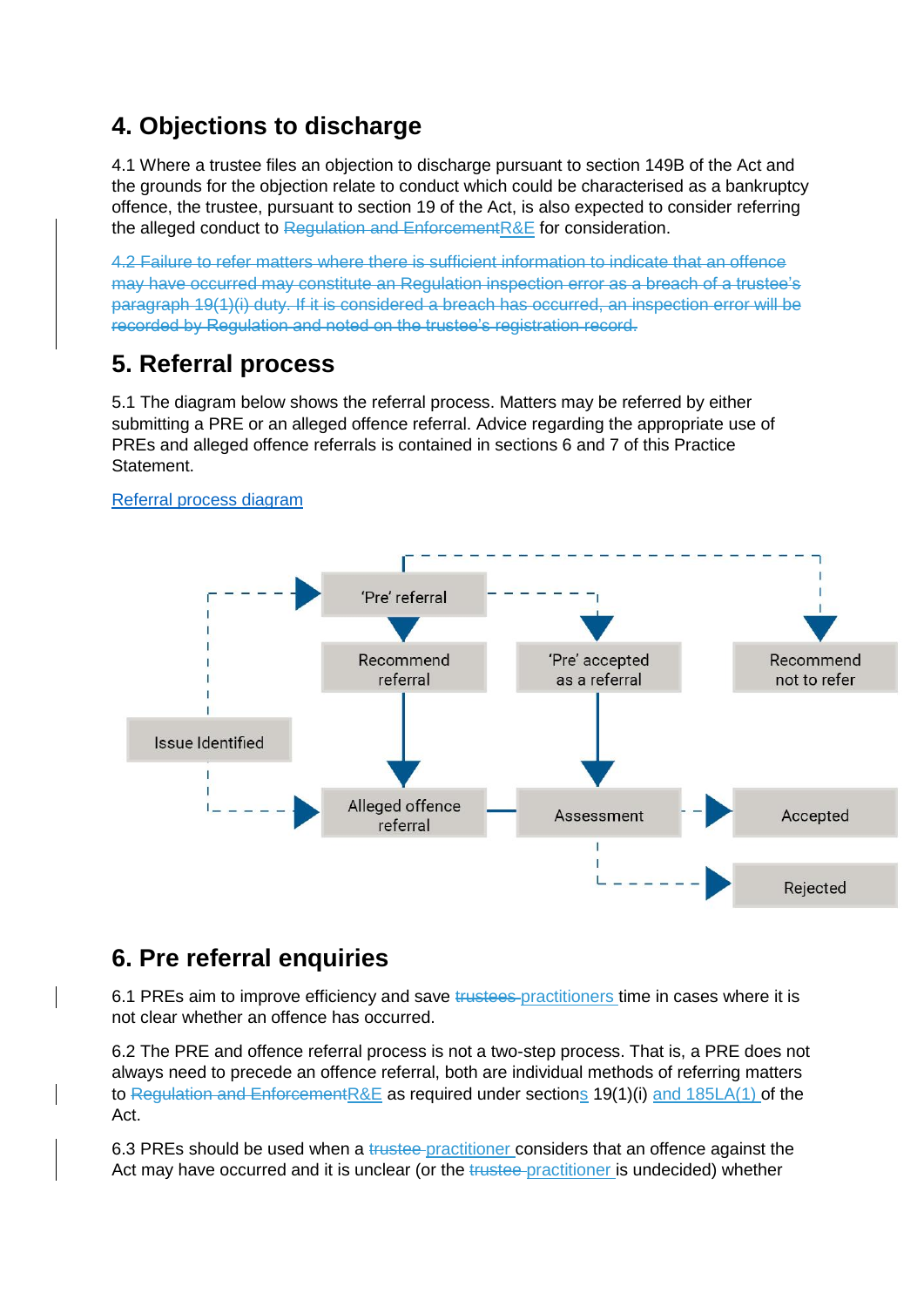there is sufficient evidence to support the completion of an offence referral. A PRE can also be used if a trustee practitioner considers a suspected offence to be minor in nature and having no material impact on the administration of the estate.

6.4 PREs should not be submitted if a trustee-practitioner holds no evidence to support the allegation or knows that they hold insufficient evidence to support the allegation.

6.5 However if the trustee-practitioner is satisfied that there is evidence of the commission of an offence that has a material impact on the estate and/or involves a high level of criminality, an offence referral should be made - a PRE is not required in these circumstances.

6.6 PREs can be submitted by:

- completing the [PRE referral enquiry form](https://www.afsa.gov.au/insolvency/how-we-can-help/forms/pre-referral-enquiry-form) available from the AFSA website
- or by emailing [fraud.enquiries@afsa.gov.au](mailto:fraud.enquiries@afsa.gov.au) with the PRE details including:
	- o The alleged offender's:
		- Name
		- **Address**
		- Date of birth
		- Administration number
		- Administration date (or date of debt agreement)
		- The type of enquiry (e.g. is there sufficient evidence?)
		- Details of any advisors acting for the bankrupt, debtor or creditors
		- Relevant suspected offence(s) with a brief summary of what has occurred.

The summary is to include all known relevant facts so an Enforcement investigator can make an informed decision.

Trustees Practitioners are not required to attach any supporting evidence but may do so if available. However, anAn Enforcement investigator may also ask for further information or documents during the assessment of a PRE.

### **7. Offence referrals**

7.1 An individual offence referral form is to be completed for each alleged offender. Each referral requires information to be provided, such as the alleged offender's details, a summary of the alleged offender's conduct and a list of all relevant documents. Care should be taken to provide all relevant information in possession of the trusteepractitioner.

7.2 Template [offence referral forms](https://www.afsa.gov.au/insolvency/how-we-can-help/forms/alleged-offence-referral-template) are accessible from the AFSA website.

7.3 The following documents areation is to be attached to every offence referral as a minimum:

- a copy of all letter(s) sent to the alleged offender relevant to the allegation/s
- copies of all relevant file notes